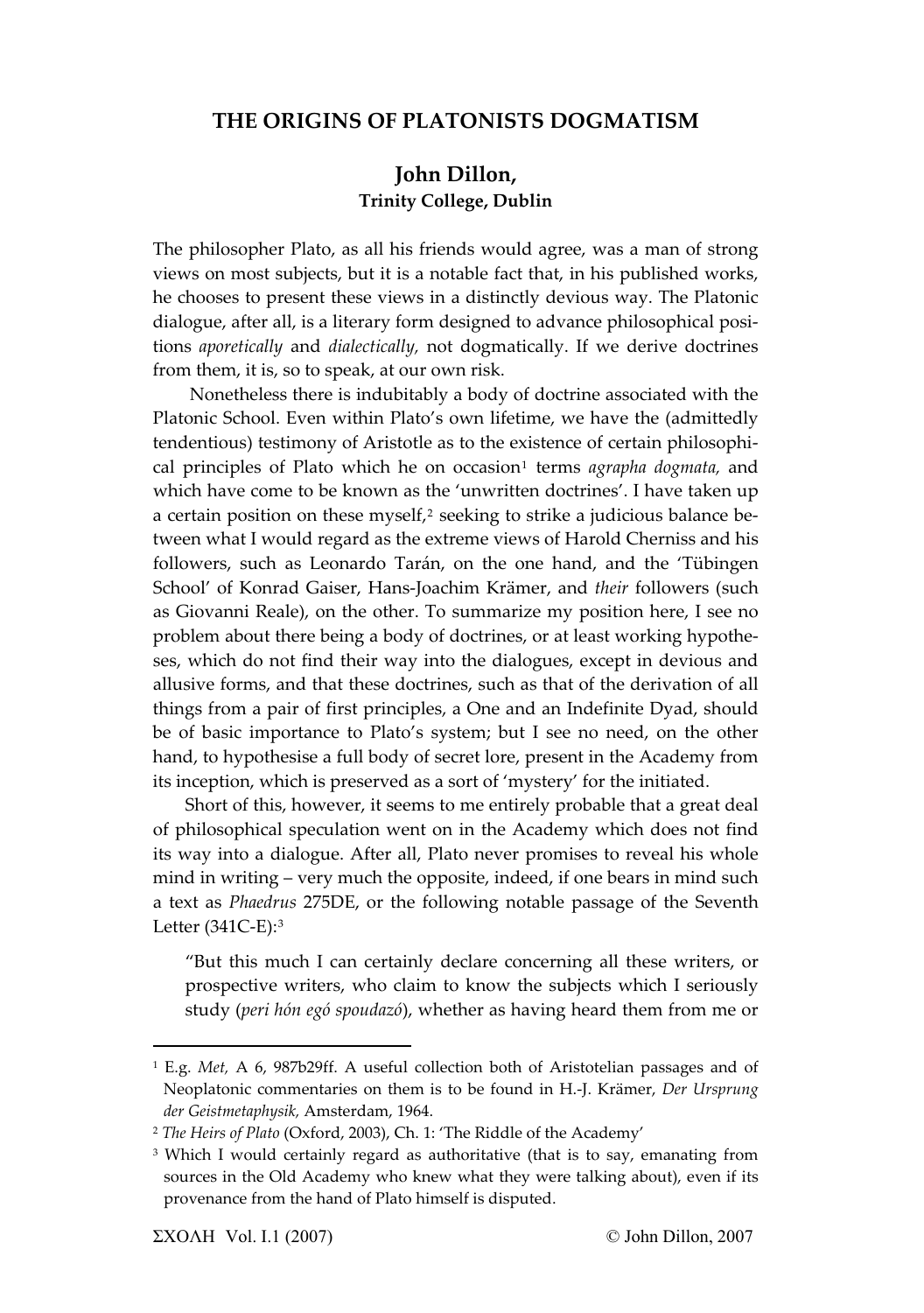from others, or as having discovered them themselves; it is impossible, in my judgement at least, that these men should understand anything about this subject*. There does not exist, nor will there ever exist, any treatise of mine dealing therewith*. For it does not at all admit of verbal expression like other studies, but, as a result of continued application to the subject itself and actually living with it, it is brought to birth in the soul all of a sudden (*exaiphnés*), as light that is kindled by a leaping spark, and thereafter it nourishes itself."

Even if this not Plato himself talking, as I say – though I believe it is – it is surely someone who was well acquainted with the situation obtaining in the school. Plato never really gave up on the Socratic idea that philosophy must always be a primarily oral activity, and also an open-ended process. So talk and argumentation prevailed in the groves of the Academy. And the members of the Academy of whom we have any knowledge – figures such as Speusippus, Xenocrates, Aristotle, Eudoxus of Cnidus, or Heraclides of Pontus – were a pretty talkative and argumentative bunch; not the sort of people to sit around as mute as cigar-store Indians until Plato had completed another dialogue!

At any rate, whatever the status of these 'unwritten doctrines', we are, it seems to me, left with the interesting problem that, from the perspective of the later Platonist tradition, beginning with Antiochus of Ascalon in the first century B.C.E., a firm conviction arose that Plato and the Old Academy had put forth a consistent and comprehensive body of doctrine on all aspects of philosophy, and this belief continued throughout later antiquity. Not that Platonism was ever seen to be a monolithic structure; there was room for a fairly wide spectrum of positions on most ethical and physical questions. But there was a solid consensus that Plato *did* dogmatize, and did not, as the New Academicians, from Arcesilaus to Carneades, maintained, simply raise problems and suspend judgement.4 What I would like to enquire into on this occasion is (a) whether there might be any justification for this belief, and (b), if there is, at what stage might this dogmatism have arisen.

It seems to me best, in approaching this question, to start at the end, so to speak – that is, with the evidence of Antiochus – and work back. What we find with Antiochus – or rather, in a number of significant texts of Cicero, in which his spokespersons are expounding Platonic doctrine along Antio-

<sup>4</sup> Cf. the discussion of the question at the beginning of the *Anonymous Theaetetus Commentary*, a work emanating possibly from the late 1<sup>st</sup>. cent. B.C.E., but more probably from the following century. As regards the New Academy, indeed, an interesting belief arose in later times (doubtless a pious fiction) that the New Academics did not believe this themselves, but only maintained this position in public to combat the Stoics, while dogmatizing in private! Cf. Sextus Empiricus, *PH* I 234, and Aug. *C. Acad,* 3. 20, 43 (quoting a lost section of Cicero's *Academica*).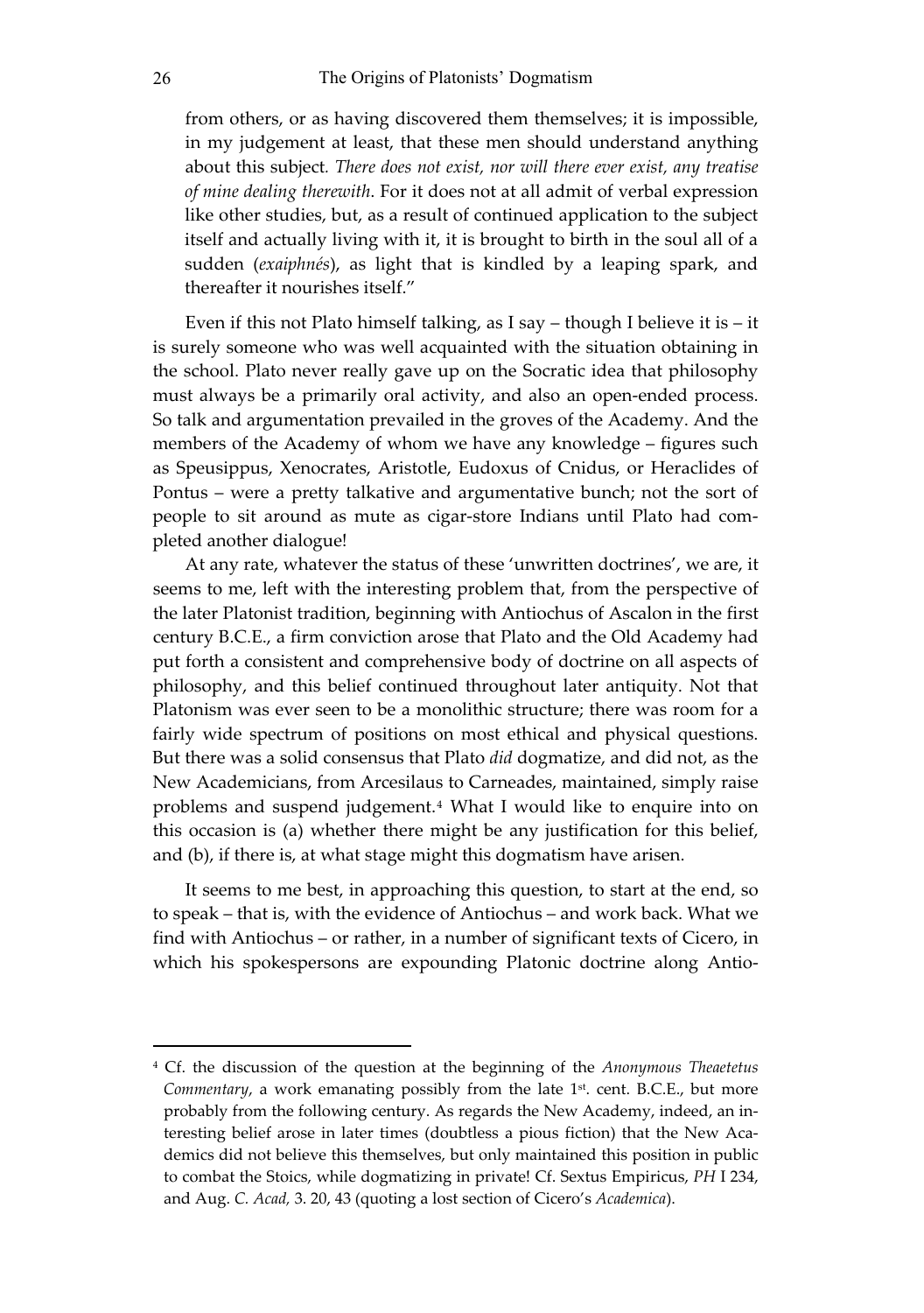chian lines<sup> $5$ </sup> – is, first of all, a clear division of the subject-matter of philosophy into the three domains of ethics, physics (including what we would consider rather 'metaphysics', or the discussion of first principles), and logic, and then a set of confidently proclaimed doctrines, under each of those heads. It has long been assumed, without much dissent, that this construction is very largely a fantasy of Antiochus', concocted by dint of extrapolating back onto his heroes in the Old Academy a body of doctrine largely gleaned from the Stoics, by whose teachings he was deeply influenced.

I entered a plea against this assumption in *The Middle Platonists,* some thirty years ago now, arguing on the one hand that there was little point in Antiochus' trying to put over on a fairly sceptical and well-informed public a claim for which there was no justification whatever, $6$  and on the other hand recalling how little we really know of doctrinal developments within the Old Academy, especially under the leadership of Xenocrates and Polemon. I was still, however, in that work pretty wary of attributing too much in the way of doctrine to Polemon in particular, since we seemed to know so little about him, despite his forty-year tenure of the headship. But since then I have been much encouraged by a most perceptive article of David Sedley's, 'The Origins of Stoic God', published in 2002,7, which, it seems to me, opens the way to recovering much of Polemon's doctrinal position, and I have rather taken this ball and run with it, I'm afraid, in Ch. 4 of *The Heirs of Plato.*

I will return to David Sedley's article presently, but for the moment I want to concentrate rather on the topic of ethics, and even before that to focus on the question of the formal division of philosophy into topics at all, which seems to me to be bound up with the establishment of a philosophical *system.* We learn from Sextus Empiricus, in fact (*Adv. Log.* I 16), that the first philosopher formally to distinguish the three main areas or topics of

<sup>5</sup> We are concerned chiefly with such works as *De Finibus* IV and V (for ethics), and the *Academica Priora* and *Posteriora* (for 'physics'), but there are a number of other significant passages also. For a fairly comprehensive treatment of Antiochus, see *The Middle Platonists,* Ch. 2; but also, in a more sceptical mode, Jonathan Barnes, 'Antiochus of Ascalon', in *Philosophia Togata,* eds. M. Griffin & J. Barnes, Oxford, 1989, 51Ȭ96.

<sup>&</sup>lt;sup>6</sup> He is never, as I pointed out, accused of anything like this by Cicero, who himself, despite his great personal affection and respect for Antiochus, maintains a position loyal to the New Academy. All that Cicero accuses him of is being himself too close to the Stoics (*si perpauca mutavisset, germanissus Stoicus, Acad. Post.* 132; *a Chrysippo pedem nusquam, Acad. Post.* 143; and cf. also *Acad. Pr.* 135, where Cicero seeks to nail him on the particular point of virtue being sufficient for happiness, which he declares was *not* the view of the Old Academy). All this, I maintain, does not amount to a dismissal of Antiochus' overall project – and it is, in any case, inter-school polemic.

<sup>7</sup> In *Traditions of Theology: Studies in Hellenistic Theology, its Background and Aftermath,* eds. D. Frede and A. Laks, Leiden, 2002, 41-83.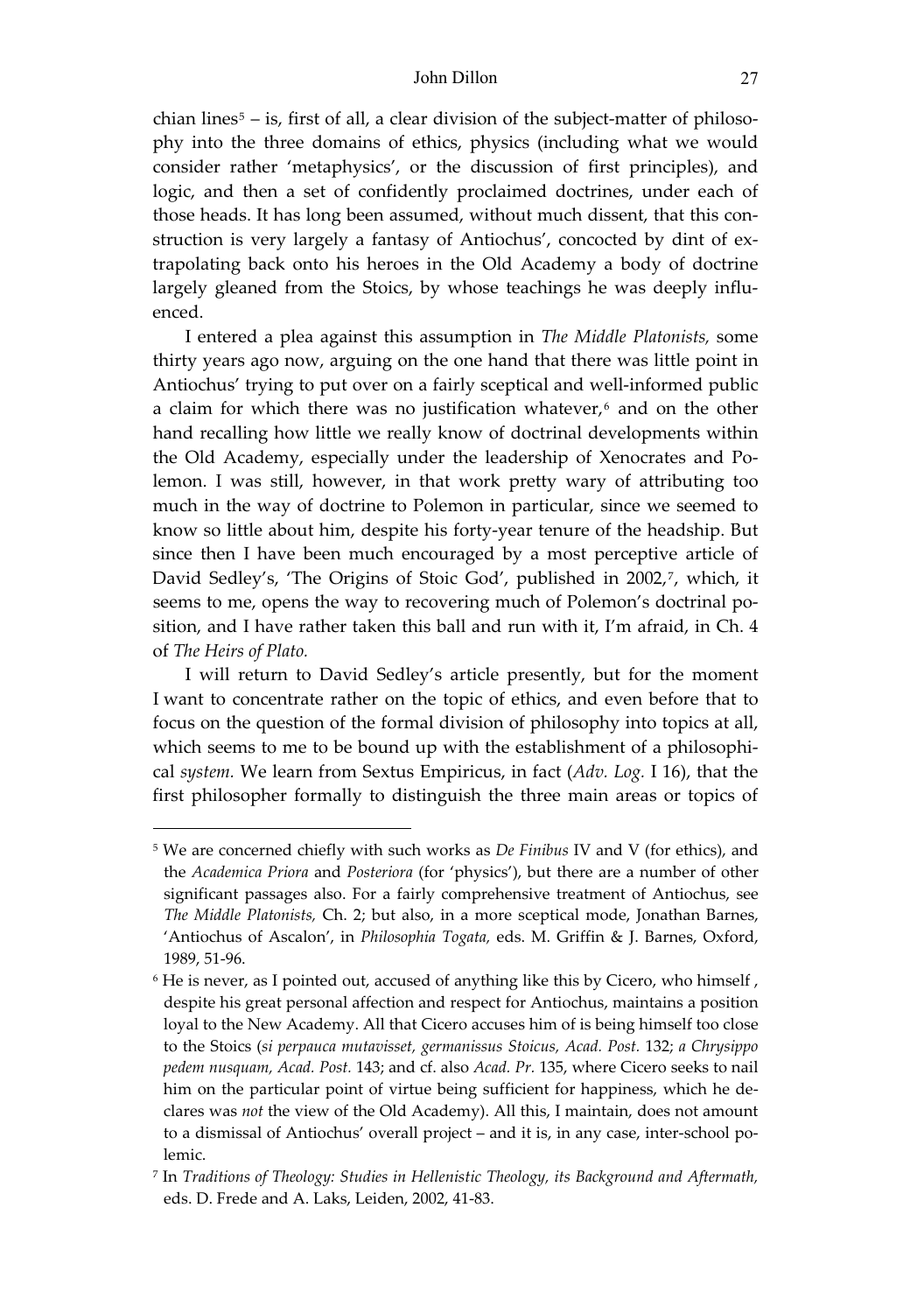philosophy, which Sextus names in the order 'Physics – Ethics – Logic', but which can occur in virtually any order, was Xenocrates.<sup>8</sup> However – and, I think, significantly – Sextus precedes this announcement by saying that Plato himself had already made this division 'virtually' (*dynamei*), since he discussed many problems in all these fields.<sup>9</sup> The true significance of this statement, I think, is that Xenocrates himself, in making this formal division, sought to father the concept on Plato himself, possibly in his attested work *On Philosophy* (DL IV 13). He could, after all, without difficulty have adduced various passages from the dialogues, and indeed whole dialogues, such as the *Timaeus,* for physics, *Republic* IV for ethics, or the *Theaetetus* for epistemology (as part of logic) – or indeed the second part of the *Parmenides* in the same connexion – which would support his contention, very much as is done by later composers of Platonist handbooks, such as Alcinous or Apuleius.

If this be so, it can be seen as the tip of a rather large iceberg. First of all, in order to make appeal to the works of Plato, one needed to have a definitive edition of them. It was the suggestion long ago of Henri Alline<sup>10</sup> that the first edition of the works of Plato was instituted in the Academy under Xenocrates, and although this has been much impugned over the years as unproven, I must say that it seems to me an entirely probable conjecture. Such an early edition was certainly made, since we have what appears to be Plato's entire oeuvre surviving to us – something that cannot be claimed for any other ancient philosophic author, except perhaps Plotinus (and we know how *that* happened) – and I feel it to be unlikely that Speusippus ever got around to such an enterprise. It would most effectively underpin what seems to have been Xenocrates' main project, which is that of defending the tradition of Platonism against the attacks of Aristotle and his associates, such as Theophrastus, since to perform this duty plausibly he needed to have the Master's works to hand in a definitive format.

Once he had an authoritative corpus, he could proceed – though I think also that he had no hesitation in appealing to 'unwritten doctrines' when required, relying not only on his personal experience of what went on in the Academy, but on such a text as that from the *Seventh Letter* quoted above (if he did not actually compose that himself!). His purpose will have been to hammer out something like a coherent body of doctrine from this rather unpromising material.

If we take the sphere of ethics for a start, the sort of issues that were arising, in the wake of Aristotle's *Nicomachean Ethics* (in whatever form that

<sup>8</sup> Actually, if Antiochus is following Xenocrates in this, Xenocrates' order will have been 'Ethics – Physics – Logic', and Sextus is merely following the preferred Stoic order.

<sup>&</sup>lt;sup>9</sup> He might also have added that Aristotle seems to recognise a tripartition of philosophy at *Topics* I 14 (105b19 ff.).

<sup>10</sup> In *Histoire du text de Platon,* Paris, 1915.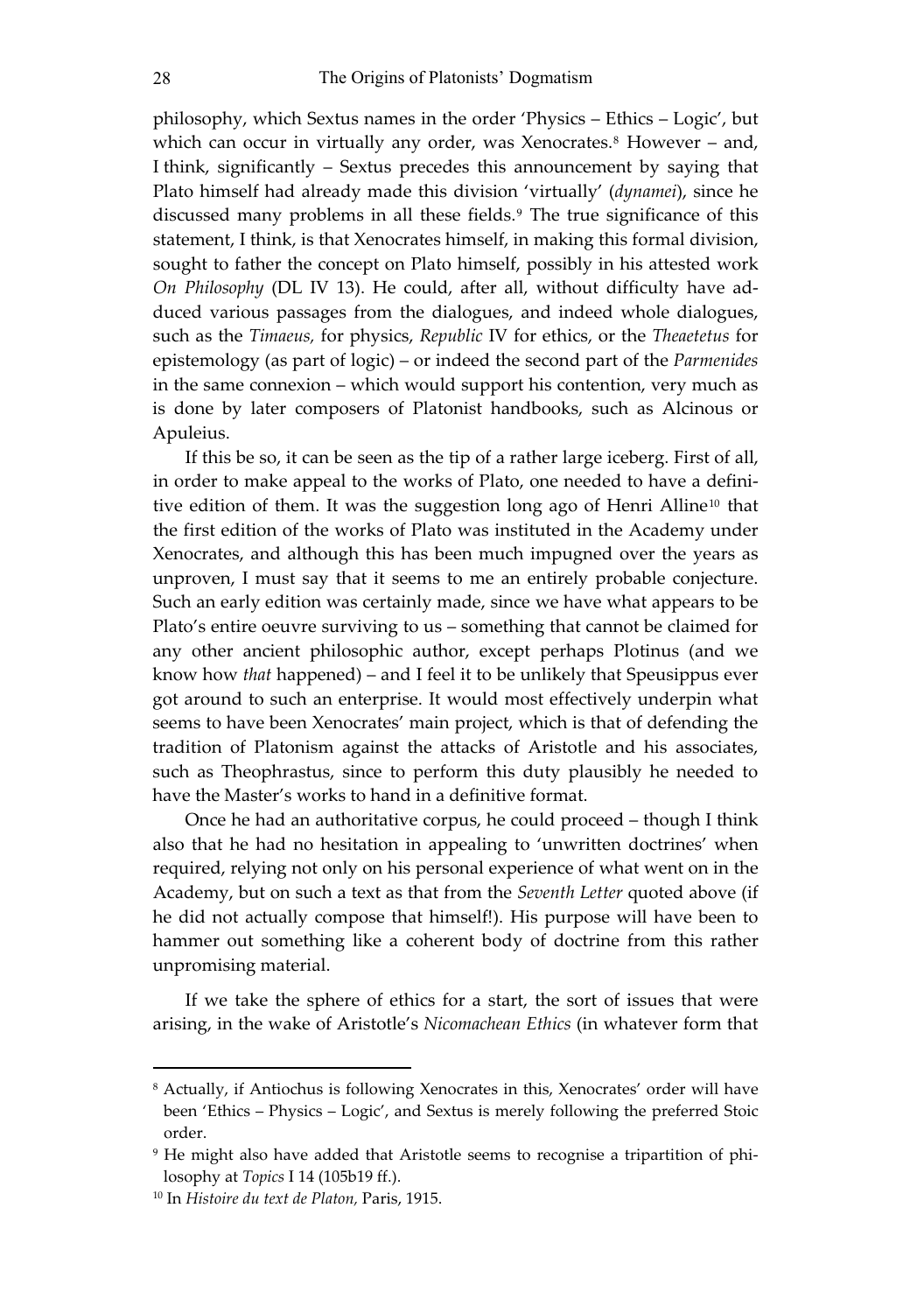might have been available), would have been the relative importance of the virtues and the lesser goods, those of the body and external circumstances, in the achieving of happiness, or *eudaimonia,* and the overall purpose of life, whether *theoria* or *praxis.* From Plato himself, one might derive rather mixed signals, after all. From the *Phaedo*, for instance, one might conclude that the concerns of the body are simply a distraction for the philosopher, and should be unhitched from as far as possible, even before death (the philosopher should, precisely, practice death!), whereas from the *Republic*, particularly Book IX (cf. esp. 580D-592B), one might deduce that the lesser goods, desired by the spirited element (*thymos*) and the passionate element (*epithymia*), though far inferior to the goods of the soul, are to be accorded a limited status, in a suitably controlled and moderated form. This ambiguity continues in the *Laws,* where, in Book I, 631BC, we learn that "goods are of two kinds, human and divine; and the human goods are dependent on the divine, and he who receives the greater acquires also the less, or else he is bereft of both." These 'human' goods, such as health, beauty, strength and wealth, Plato goes on to say, are far inferior to the 'divine' goods of the soul, which are the four virtues, but they are not to be dismissed from consideration. He goes on to characterize them, however, somewhat later (II 661A-D), as 'conditional goods', which are really good only for the virtuous man, and actually evils for the bad man, who will be liable to misuse them. <sup>11</sup>

In face of all this, let us consider the definitions of happiness put forth by Xenocrates and Polemon respectively, as relayed to us by the Alexandrian Church Father Clement (*Strom.* II 22). First that of Xenocrates, presumably derived from his treatise *On Happiness*:

"Xenocrates of Chalcedon defines happiness as the acquisition of the excellence (or virtue, *aretê*) proper to us, and of the resources with which to service it. Then as regards the proper seat (*to en hôi*) of this, he plainly says the soul; as the motive causes of it (*hyph' hôn*) he identifies the virtues; as the material causes (*ex hôn*), in the sense of parts, noble actions and good habits and attitudes (hexeis kai diatheseis); and as indispensable accompaniments (*hôn ouk aneu*), bodily and external goods."

There is much of interest here, if we can trust the basic fidelity of Clement. First of all, can we conclude from this that the distinctive 'metaphysic of prepositions', presumed by such an authority as Willy Theiler to be a product of the scholasticism of the first century B.C.E. or later, is already being utilized by Xenocrates at the end of the fourth century? I'm not sure why not, really. There is nothing inherent in the formulation, I think, that could not have been derived by a scholastically-minded man from the existing, somewhat less systematic usage of prepositions for this purpose by Plato and Aristotle, and I am not sure how or why Clement would have arrived at

<sup>&</sup>lt;sup>11</sup> This topic has recently been discussed, in rather exhausting detail, by Christopher Bobonich, in Ch. 2 of his vast work, *Plato's Utopia Recast* (Oxford, 2002).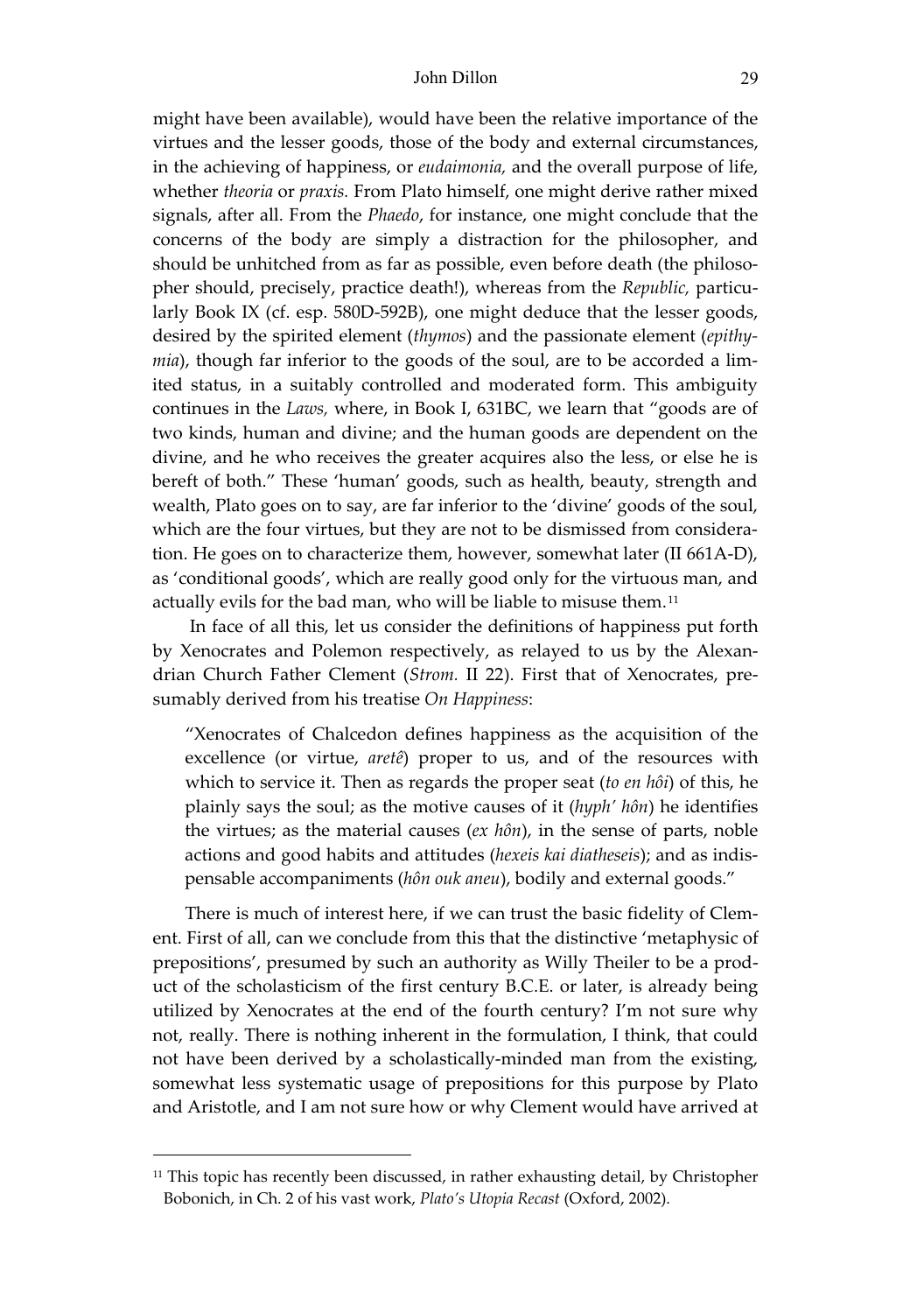this application of the prepositional terms, had he not had some stimulus to it from Xenocrates.

More important, however, is the content of the doctrine. We can deduce from this, I think, that *eudaimonia* is for Xenocrates not solely a matter of the acquisition or possession of *aretê,* but "the resources with which to service it," that is to say, the bodily and external goods which are its *hôn ouk aneu,* which I have rendered its 'indispensable accompaniments.'<sup>12</sup>

This in turn may be connected with evidence that can be derived from Cicero in *De Finibus* IV 15-18, where, in confutation of the Stoics, he is presenting the Antiochian view of the doctrine of the Old Academy and Peripatos, or more specifically, of Xenocrates and Aristotle. After declaring that these two start out from the same ethical first principles as do the Stoics later, the 'first things according to nature', or *prôta kata physin* (*prima naturae,* in Cicero's Latin), he proceeds to give a summary of their position. As this account does not accord particularly well with Aristotle's surviving views (though it may have accorded better with early works of his available to Cicero, but not to us), it seems reasonable to claim it, broadly, for Xenocrates:13

"Every natural organism aims at being its own preserver, so as to secure its safety and also its preservation true to its specific type.14 With this object, they declare, man has called in the aid of the arts to assist nature; and chief among them is counted the art of living, which helps him to guard the gifts that nature has bestowed and to obtain those that are lacking. They further divided the nature of man into soul and body. Each of these parts they pronounced to be desirable for its own sake, and consequently they said that the virtues (or excellences) also of each were desirable for their own sakes; at the same time they extolled the soul as infinitely surpassing the body in worth, and accordingly placed the virtues also of the mind above the goods of the body. But they held that wisdom is the guardian and protectress of the whole man, as being the comrade and helper of nature, and so they said that the function of wisdom, as protecting a being that consisted of a mind and body, was to assist and preserve him in respect of both."

The principle with which this passage begins does not, admittedly, seem to reflect closely anything appearing in the Platonic dialogues; but it could well be a development of a principle enunciated by Plato's companion Eudoxus of Cnidus, who was noted for maintaining that pleasure was

<sup>12</sup> The issue of the role of the *hexeis kai diatheseis* as the 'parts' out of which happiness is constructed is also of interest, as it seems to embody a doctrine, also expressed by Aristotle at the beginning of Book II of the *Nicomachean Ethics* (1. 1103a14-b25), that *ethical* virtue arises from *ethos*, from good training and from the *practice* of noble deeds.

<sup>13</sup> I borrow the Loeb translation of H. Rackham.

<sup>14</sup> *Omnis natura vult esse conservatrix sui, ut et salva sit et in genere conservetur suo.*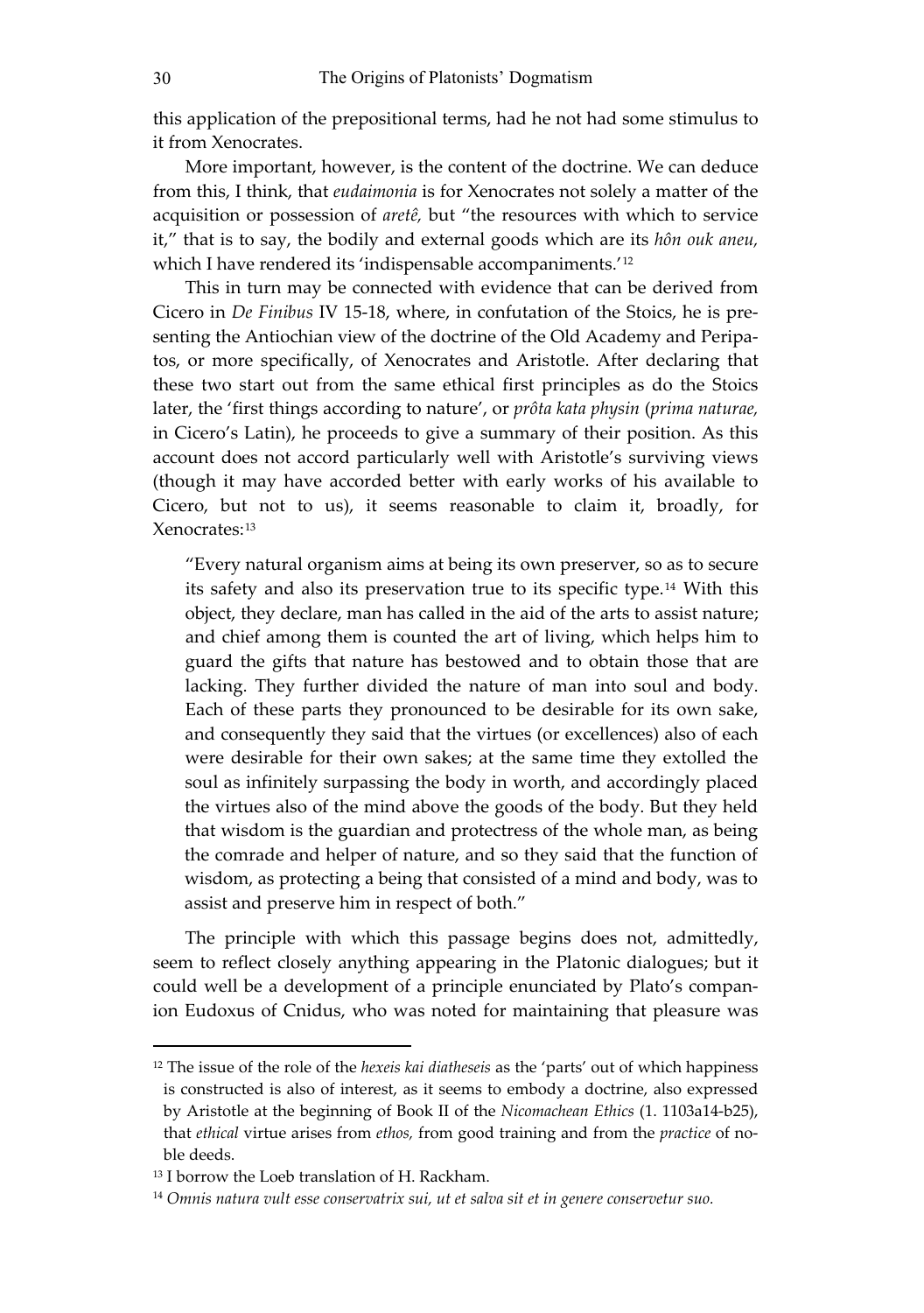the highest good, on the grounds that the maximization of pleasure was the first thing sought by any sentient organism from its birth on.15 If so, Xenocrates has adapted it to a rather different purpose, to establish a justification for maintaining a concern for physical survival and comfort as a base on which to build. On the other hand, the sentiments expressed in the rest of the text are readily derivable from the passages of the *Laws* mentioned above.

The establishing of 'the things primary according to Nature' as the basis for an ethical theory is attributed by Antiochus also to Polemon (e.g. *De Fin.* IV 50-1), but we may discern from reports of his position a slight increase in austerity, in comparison with his master Xenocrates. It can only have been slight, as they are consistently lumped together in the doxography, but it is significant that Polemon was the teacher of the future Stoic founder Zeno, and he plainly transmitted to him an austere ethical stance, which Zeno then developed further.

Clement reports Polemon's position, immediately following that of Xenocrates (*Strom.* II 22):

"Polemon, the associate of Xenocrates, seems to wish happiness (eudai*monia*) to consist in self-sufficiency (*autarkeia*) in respect of all good things, or at least the most and greatest of them. For he lays it down that happiness can never be achieved apart from virtue, *while virtue* is suffi*cient for happiness even if bereft of bodily and external goods.*"

It is in this last specification, if in anything, that Polemon is distinctive. One can see here, I think, traces of an on-going argument within the Academy as to the precise status of the so-called 'mortal' goods. Nevertheless, it would seem from Antiochus' evidence that Polemon did not entirely dismiss these lower goods. Here is the passage alluded to above (IV 50-1). Cicero is in the process of criticizing Cato for indulging in various specious Stoic arguments:

"As for your other argument, it is by no means 'consequential', but actually dull-witted to a degree – though, of course the Stoics, and not you yourself, are responsible for that. 'Happiness is a thing to be proud of; but it cannot be the case that anyone should have good reason to be proud without virtue.' The former proposition Polemon will concede to Zeno, and so will his Master (sc. Xenocrates) and the whole of their school, as well as all the other philosophers who, while ranking virtue far above all else, yet couple some other thing with it in defining the highest good; since if virtue is a thing to be proud of, as it is, and excels everything else to a degree hardly to be expressed in words, Polemon will be able to be happy if endowed solely with virtue, and destitute of

<sup>&</sup>lt;sup>15</sup> Cf. Aristotle, *EN* I 12,1101b27-31; *X* 2, 1172b9-18. Aristotle remarks, in the second passage, that Eudoxus' views gained considerably in credibility because of his own high personal standards of morality.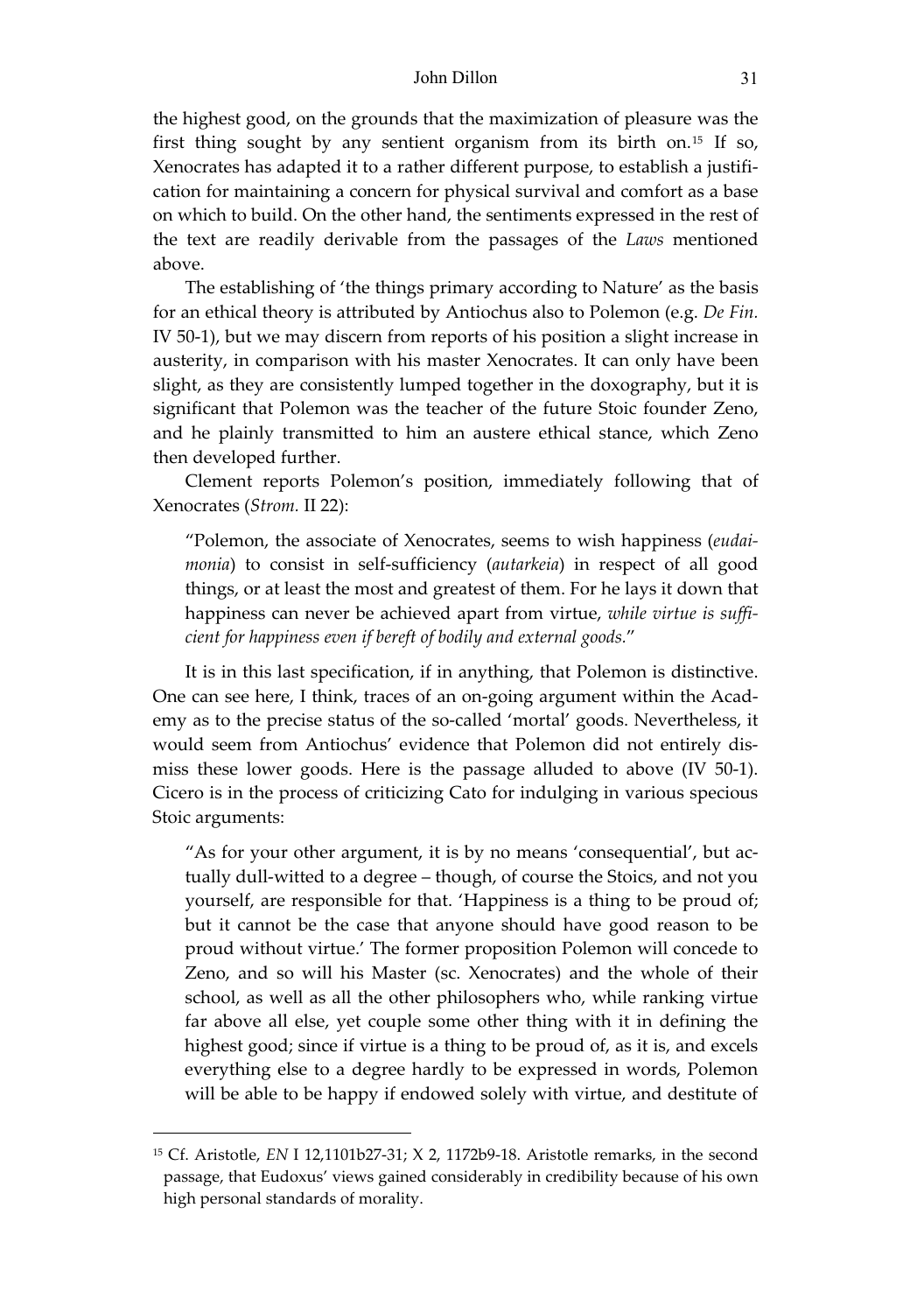all besides, and yet he will not grant you that nothing except virtue is to be reckoned as a good."

We have here, then, the lineaments of a Platonist doctrine on the first principles of ethics and the components of happiness, which, while allowing for variations of emphasis, yet can form the basis for a coherent position. In later times, it rather depended on whether you were more concerned to combat Stoics (as, for example, was Plutarch) or Peripatetics (as was the later Athenian Platonist Atticus) that you took a more or less austere line in ethics – that you favoured, for example, *metriopatheia* over *apatheia* or the reverse – but in either case there was a deposit of Platonist doctrine to fall back on, and that doctrine, I would maintain, was laid down by Xenocrates and Polemon, not immediately by Plato.

The case is similar in the area of the first principles of physics. Plato had left a rather confusing legacy to his successors – or so it must seem to us. We have, on the one hand, the Good of the *Republic,* a first principle which is in some way 'beyond' (*epekeina*) the rest of existence, of which it is the generative ground, as well as an object of desire; but then there is the Demiurge of the *Timaeus*, who is described as an Intellect, but who is represented as contemplating a Model in some way above and beyond himself, in his creation of Soul and of the world (unless the Demiurge and his creation are a myth, and to be deconstructed, as was stoutly maintained, against the criticisms of Aristotle, by both Speusippus and Xenocrates); then there is the One of the hypotheses of the second part of the *Parmenides,* which may or may not have been intended by Plato as a first principle, but which was certainly taken as such in later times; further, there are the first principles set out in the *Philebus* (26Cff.), Limit, the Unlimited, and the Cause of the Mixture, which seem to have a fairly close relationship to the One and Indefinite Dyad of the Unwritten Doctrines; and then, last but not least, we seem to have the doctrine, firmly enunciated first in the *Phaedrus* (245Cff.), but also dominant in Book X of the *Laws*, of a rational World Soul as the first principle of all motion, and therefore of all creation. What are we to do with this embarrassment of riches?

It is fairly plain what Xenocrates did with it; it is less plain in the case of Polemon, but I think that his position is recoverable, if certain minimal clues are probed closely. In either case, the result is interesting. In the case of Xenocrates, what is attested (though only by the doxographer Aetius, who is a rather doubtful witness)<sup>16</sup> is a pair of Monad and Dyad, the former being characterized as 'Zeus and Odd and Intellect', and spoken of in addition as "having the role of Father, reigning in the heavens" – which latter description seems to connect him, remarkably, with the Zeus of the *Phaedrus* Myth (246E), and to place him, not in any transcendent relation to the physical cosmos, but rather as resident in the topmost sphere of it. In respect of his consort, however, there is what seems to me a serious difficulty

<sup>16</sup> *Placita,* I 7, 30, p. 304 Diels = Fr. 15 Heinze/213 Isnardi Parente.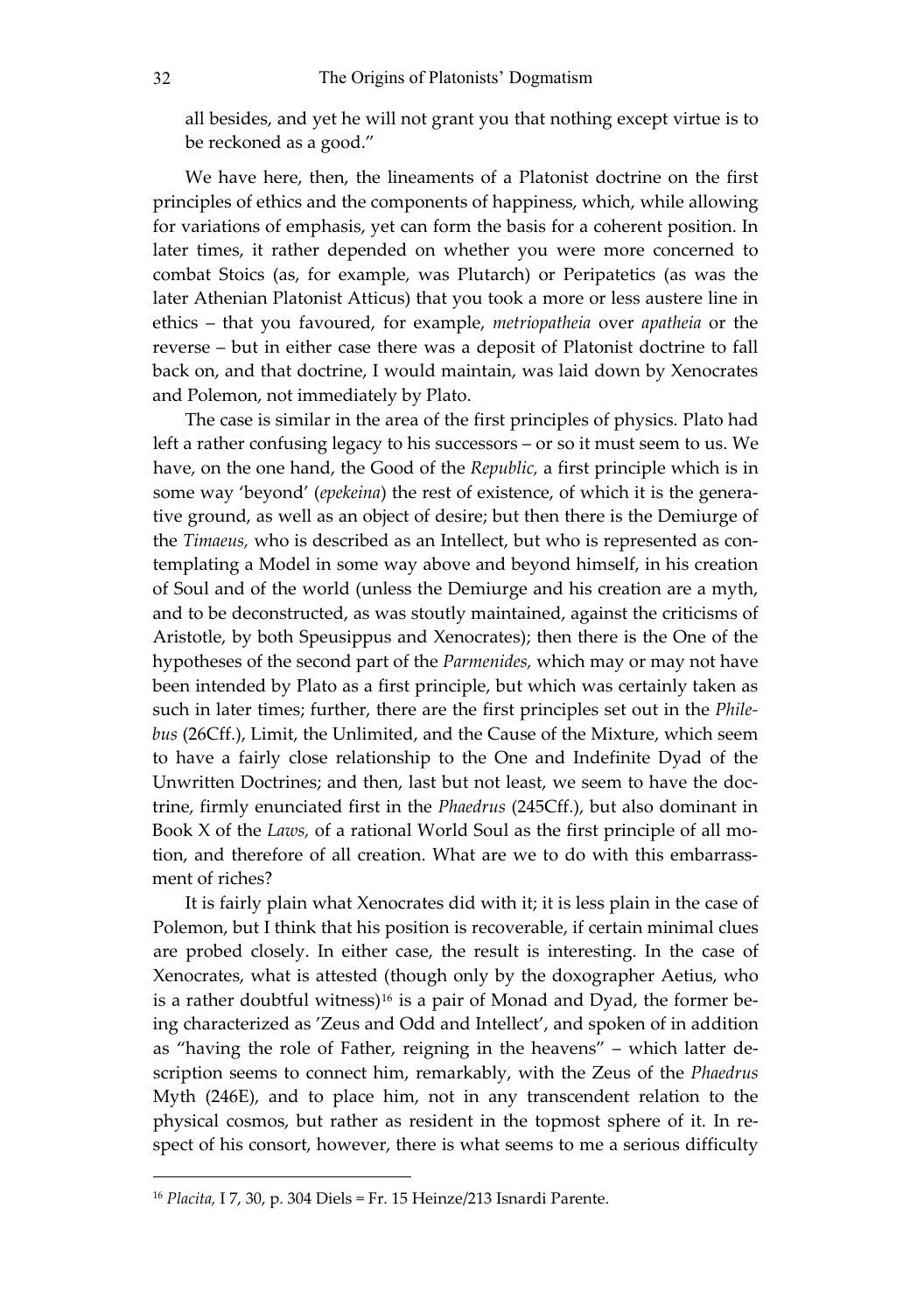in the text, which I have had various stabs at solving over the years, but which still bothers me. Here is the text as it appears in the *Placita:*

"Xenocrates, son of Agathenor, of Chalcedon [holds] as gods the Monad and the Dyad, the former as male, having the role of Father, reigning in the heavens (*en ouranôi basileuousan*), which he terms 'Zeus' and 'odd' (*perittos,* sc. numerically) and 'Intellect', which is for him the primary god; the other as female, in the manner of the Mother of the Gods (*mêtros theôn dikên*), ruling over the realm below the heavens, who is for him the Soul of the Universe (*psychê tou pantos*)."

Here, on the face of it, it seems that the female principle which is the counterpart of the Monad, while being characterized as 'the mother of the gods', is also presented as a World Soul, whose realm of operations is 'below the heavens'. Now I am on record as declaring that either Aetius has gone seriously astray here, or the manuscript tradition has suffered corruption.17 My reason for maintaining that is that we learn also, from the rather more reliable source that is Plutarch (*Proc. An.* 1012D-1013B = Fr. 68 H/188 IP), that, when Xenocrates is interpreting the creation of the soul in the *Timaeus* (35AB), he takes the 'indivisible substance' (*ameristos ousia*) as being in fact the Monad, and 'that which is divided about bodies' (*hê peri ta sômata meristê*) as Multiplicity (*plêthos*),<sup>18</sup> or the Indefinite Dyad, while the Soul, characterized as a 'self-moving number' is the product of these two. So the Indefinite Dyad cannot itself be the World-Soul.

I would like to think that what is happened is that a line has fallen out of the Aetius passage, between *metros theôn* and *dikên,* in which we learned that the Dyad was female, "holding the rank of Mother of the Gods, which he terms 'Rhea' and 'even' and 'Matter'", while *dikên* actually is to be taken as a proper name, Dikê – the assessor of Zeus in Hesiod's *Works and Days* (256Ȭ7), and his 'follower' in *Laws* IV 716A – characterizing the World Soul as the offspring of these two entities, rather like Athene (who may also have been mentioned). This would, at any rate, provide us with a coherent account of Xenocrates' system of first principles, which in turn can be seen as an attempt to bring some order into the Platonic *testimonia.*

If we can take this as being the position, we can see, I think, Xenocrates going to work to create a coherent Platonist doctrine to counter the attacks of Aristotle (e.g. in the *De Caelo* I 12). An important part of his strategy is insisting on a non-literal interpretation of the *Timaeus*, since a literal interpretation creates various major embarrassments, which indeed Aristotle picked on. The first problem is the inconsistency of postulating something, to wit, the physical cosmos, that has a beginning but (by arbitrary decree of

<sup>&</sup>lt;sup>17</sup> 'Xenocrates' Metaphysics: Fr. 15 (Heinze) Re-examined', *Ancient Philosophy* 5, 47-52 (repr. in *The Golden Chain,* Aldershot, 1990). I have set out my arguments at more length in *The Heirs of Plato*, Oxford, 2003, 98-107.

<sup>&</sup>lt;sup>18</sup> This is actually Speusippus' preferred term for the female principle, but Xenocrates doubtless employed it as well.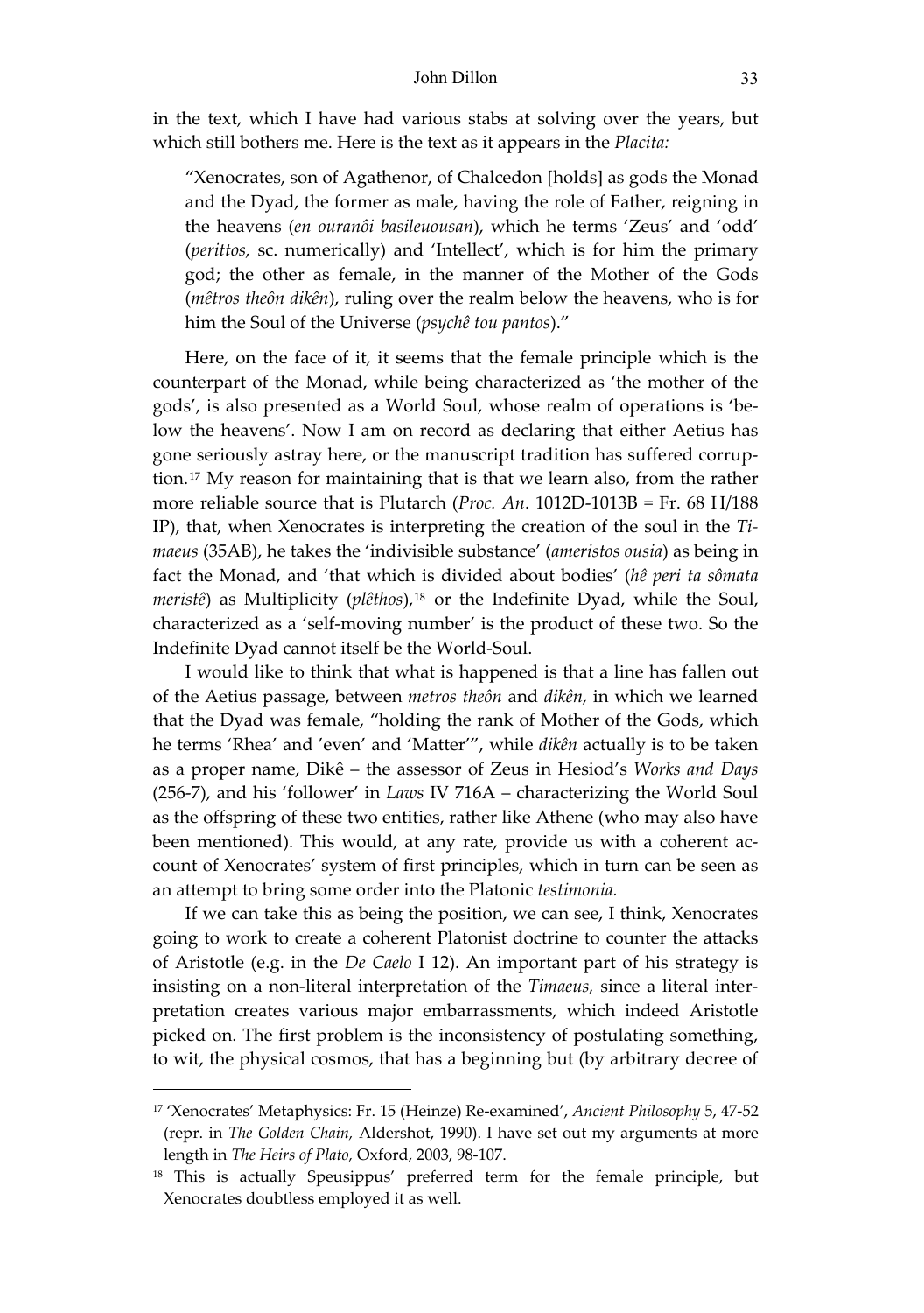the Demiurge) no end. That is a logical absurdity, but there is also the difficulty of the Demiurge, though he appears to be a supreme deity, nonetheless contemplating a *paradeigma,* or 'model', in accordance with which he performs his creative work, which is independent of, and co-ordinate with, himself; and there is also the oddity (though it is explained away by ingenious feats of modern exegesis) that, although Timaeus has stated that an intellect cannot be present in anything without a soul (30b2-3), the Demiurge is precisely that – an intellect without a soul.19

However, once one has postulated that the account of demiurgic creation is a myth, all these problems dissolve satisfactorily. What the Demiurge then becomes, it seems to me, is nothing other than a divine Intellect, contemplating its own contents, which are the totality of the Forms, conceived by this stage as numbers, or at least numerical formulae of some sort, and projecting them, eternally, onto a substratum – which Plato himself, notoriously, does not present as matter, but which Aristotle, and very probably both Speusippus and Xenocrates also, did. This is also the Zeus of the *Phaedrus* myth, and perhaps also the Good of the *Republic.*

What, however, of the World Soul of *Laws* X, which would seem to be Plato's last word on the subject of supreme principles? It is not entirely clear to me what is going on here, and I am not sure that Polemon may not have had a slightly different take on it from Xenocrates, but I would suggest that, for Plato in the *Laws,* the supreme principles are indeed still the One and the Indefinite Dyad, but that they are seen as somehow, when considered separately, only *potential* principles, which must come together to be actualized, and the result of their coming together is the generation, first of the whole system of Form-Numbers, and then, with the addition of the principle of mobility, of Soul. Since this whole process must be conceived of as being eternal, and indeed timeless, the actively cosmogonic principle, and the cause of motion to everything else, is in fact the World Soul.

At any rate, that is one version of a system of first principles that is bequeathed to later generations of Platonists, in the form of the triad of God – Forms, or even Form (*Idea*) – Matter, and this goes back, I suggest, primarily to Xenocrates, who, however, was assiduous in fathering it on Plato, and was able to quote a number of proof texts in support of this. That is not, however, the only system that emerges from the Old Academy, and this brings me back to Polemon, and to David Sedley.

We had long had the problem, and it was one that bothered me when I was surveying the Old Academy in the first chapter of *The Middle Platonists,* and for a long time after that, that, although Polemon presided over the Academy for fully forty years, and was a deeply respected figure, all we

<sup>19</sup> The ingenuity I refer to is to make a distinction between *having* an intellect, which would require something to have a soul, and *being* an intellect, which need not involve having or being anything else. That is all well and good, but, in the myth, the Demiurge is more than just a disembodied intellect; he is presented as a divine personage who *has* an intellect, and thus must also have a soul.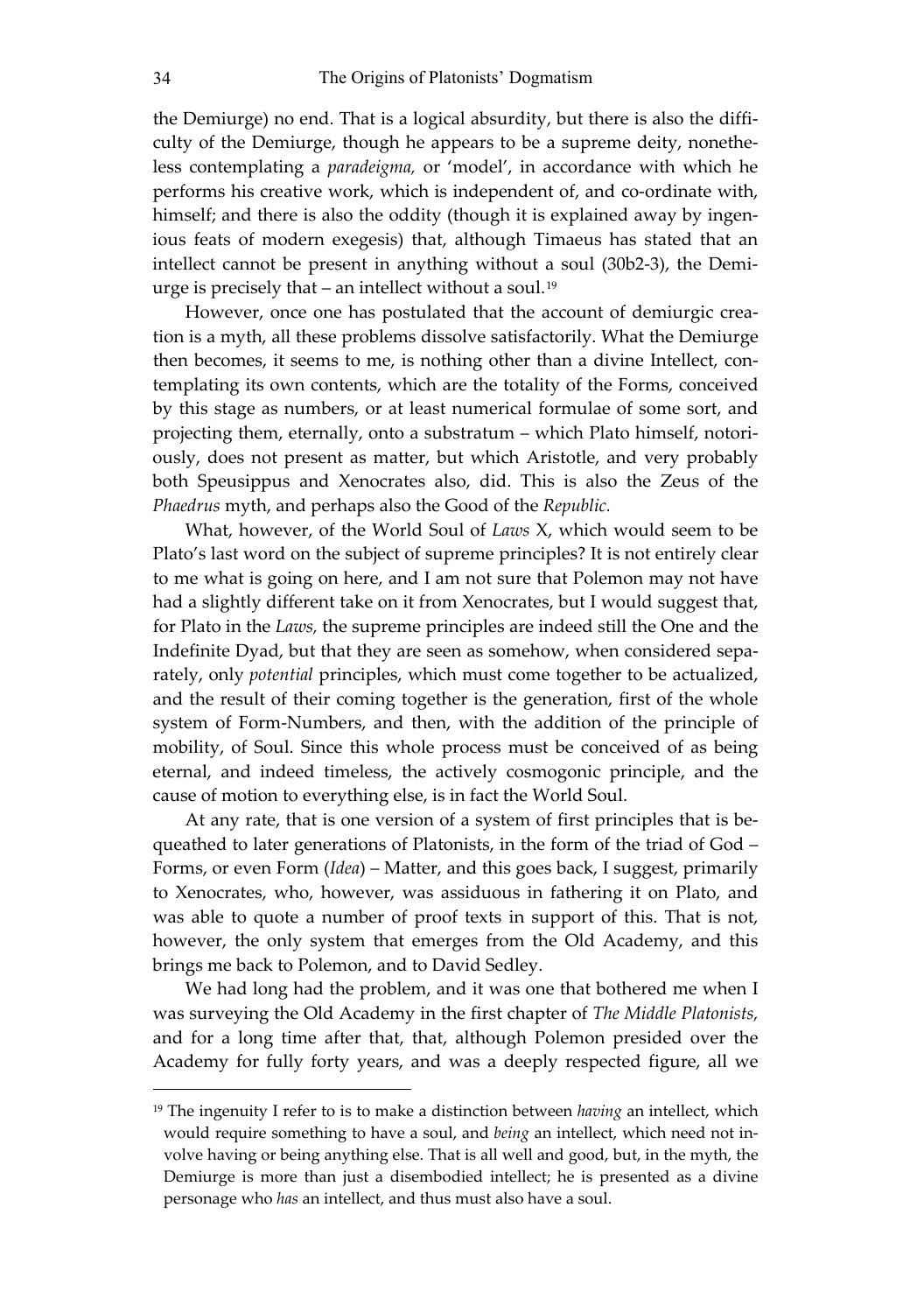seemed to know of him, apart from a cluster of anecdotes and sayings, was a modicum of ethical theory; he did not seem to have had any view on physics or logic at all. And yet could that be true? How could one profess to be a Platonist, after all, and disregard the whole metaphysical structure that underlay Plato's ethical theories? Certainly, Antiochus' spokesman Varro, in a passage of Cicero's *Academica*, I 24-9, gives us what purports to be a survey of Old Academic physics, but it comes across as so palpably Stoic in content that no one gave it a second thought.

However, one small clue does exist to Polemon's doctrine in this area which, if properly pressed, can yield interesting results, and it was this that David Sedley fastened on in his article, 'The Origins of Stoic God'. Immediately following on Aetius' rather extensive report of Xenocrates' theology, he appends a single line: "Polemon declared that the cosmos is God (*Polemôn ton kosmon theon apephênato*)."

There were some who noted this doxographic snippet without finding it very interesting, as they felt that it could be rendered, "Polemon declared that the cosmos is *a god"*—which would be a fairly uninteresting piece of information. But, in the context, it cannot mean that; Aetius is presenting various philosophers' views about the supreme deity, not about any old god. So we are faced with the testimony, albeit baldly doxographic, that, for Polemon, Platonist though he was, the supreme principle is none other than the cosmos. How can that be so?

We must first of all, I suggest, think back to Plato's last thoughts on the subject in *Laws* X – and, more particularly, to his faithful amanuensis, Philip of Opus', appendix to that work, the *Epinomis.20* Philip, in the *Epinomis* (e.g. 976Dff.; 981BȬE)*,* comes out unequivocally in support of the position that the supreme principle is a rational World Soul immanent in the cosmos, and indeed that the study of astronomy is the highest science, since one is in fact thereby studying the motions of the divine mind. Philip had presumably convinced himself that this was indeed Plato's final view on the question, but he is actually presenting a rather radical take on Plato's thought, which was plainly not shared by his colleagues Speusippus or Xenocrates. Polemon, however, I would suggest, may have been attracted by it. But if indeed one adopts this view of the active first principle, what follows for one's doctrine of the dynamic structure of the cosmos as a whole? Let us consider Antiochus' account of the Old Academy's physical theory:

"The topic of Nature, which they treated next (sc. after ethics), they approached by dividing it into two principles, the one the creative (*efficiens = poiêtikê*), the other at this one's disposal, as it were, out of which something might be created. In the creative one they considered that there inhered power (*vis* = *dynamis*), in the one acted upon, a sort of 'matter'

 $20$  I must say that I am entirely convinced by the arguments of Leonardo Tarán in his fine edition of this work, *Academica: Plato, Philip of Opus and the PseudoȬPlatonic* Epinomis (Philadelphia, 1975), that this work is by Philip.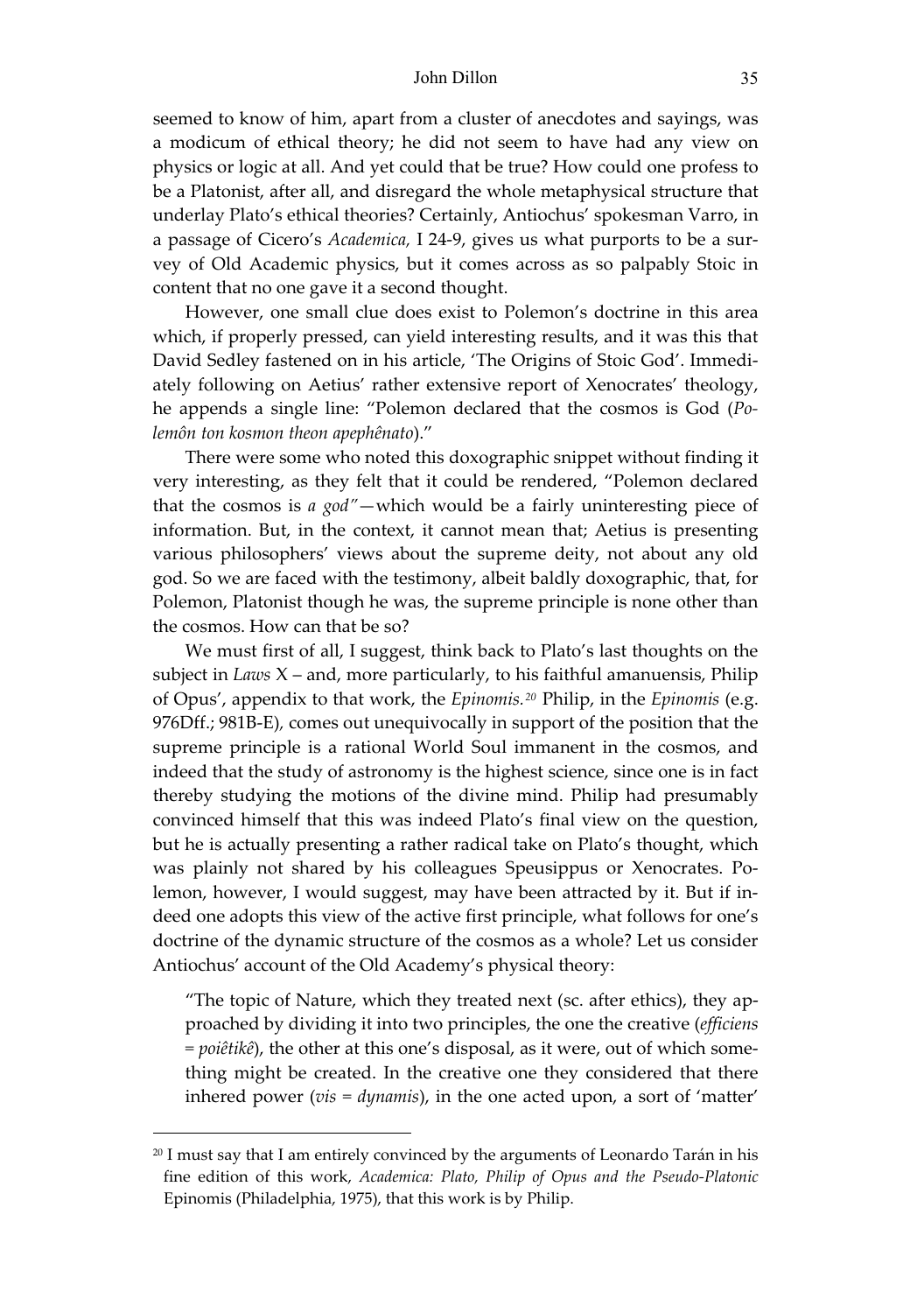(*materia = hyle*); yet they held that each of the two inhered in the other, for neither would matter have been able to cohere if it were not held together by any power, nor yet would power without some matter (for nothing exists without being necessarily somewhere).<sup>21</sup> But that which was the product of both they called 'body' (*corpus = sôma*), and, so to speak, a sort of 'quality' (*qualitas = poiotês*)."

What we have here is a two-principle universe admittedly very similar to that of the Stoics – but it is also, interestingly, similar to that attributed to Plato himself by Theophrastus in his curious little work, the *Metaphysics*  $(6a24-5)$ . These two principles can, after all, be taken as the One and the Indefinite Dyad, or Limit and the Unlimited, neither of which can exist without the other, and the union of which generates, first Number and Soul, but ultimately the cosmos. Even the denominating of the active principle as a *dynamis,* and the formal principle (for that is what is being referred to) as *poiotês,* could be seen as deriving from a scholastic exegesis of the *Theaetetus,* first of 156A, where Socrates refers to active and passive principles in the cosmos as *dynameis,* and then to 182A, where he coins the term *poiotês.* So even if we are driven to admit that Antiochus is giving something of a Stoic gloss to the material here, it seems reasonable to argue that he cannot have done so without some warrant from the Old Academic sources available to him.

A little further on, in ss. 27-8, the active principle is identified as a rational World Soul, residing primarily in the heavens, but pervading all parts of the cosmos (it is in this sense that the cosmos as a whole can be described as God). It is "perfect intelligence and wisdom (*mens sapientiaque perfecta*), which they call God, and is a sort of providence, presiding over all things that fall under its control." There is nothing here, I think, that cannot be derived from a nonȬliteral interpretation of the *Timaeus.*

We can see, then, I think, as in the case of ethical theory, something of a difference of emphasis between the doctrinal positions of Xenocrates and Polemon, though without constituting anything like a contradiction. The first beneficiaries of Polemon's doctrinal stance were the Stoics, but he then became available to such later figures as Eudorus of Alexandria, Nero's court philosopher Thrasyllus, and even the Platonizing Jewish philosopher Philo, all of whom adopted a rather Stoicizing logos-theology; while other philosophers, such as Plutarch and Atticus, will have been more influenced by Xenocrates. Between the two of them, however, they provided the basis for a body of Platonist dogma.

I will pass lightly over the topic of logical theory and epistemology, since really most later Platonists adopted as Platonic the whole Aristotelian system of logic, together with such innovations as were added by Theophrastus and his successors. The Old Academic system of division of all

<sup>21</sup> An interesting reference, this, to a passage of the *Timaeus,* 52B: "Everything that exists must necessarily be in some place (*en tini topôi*)."